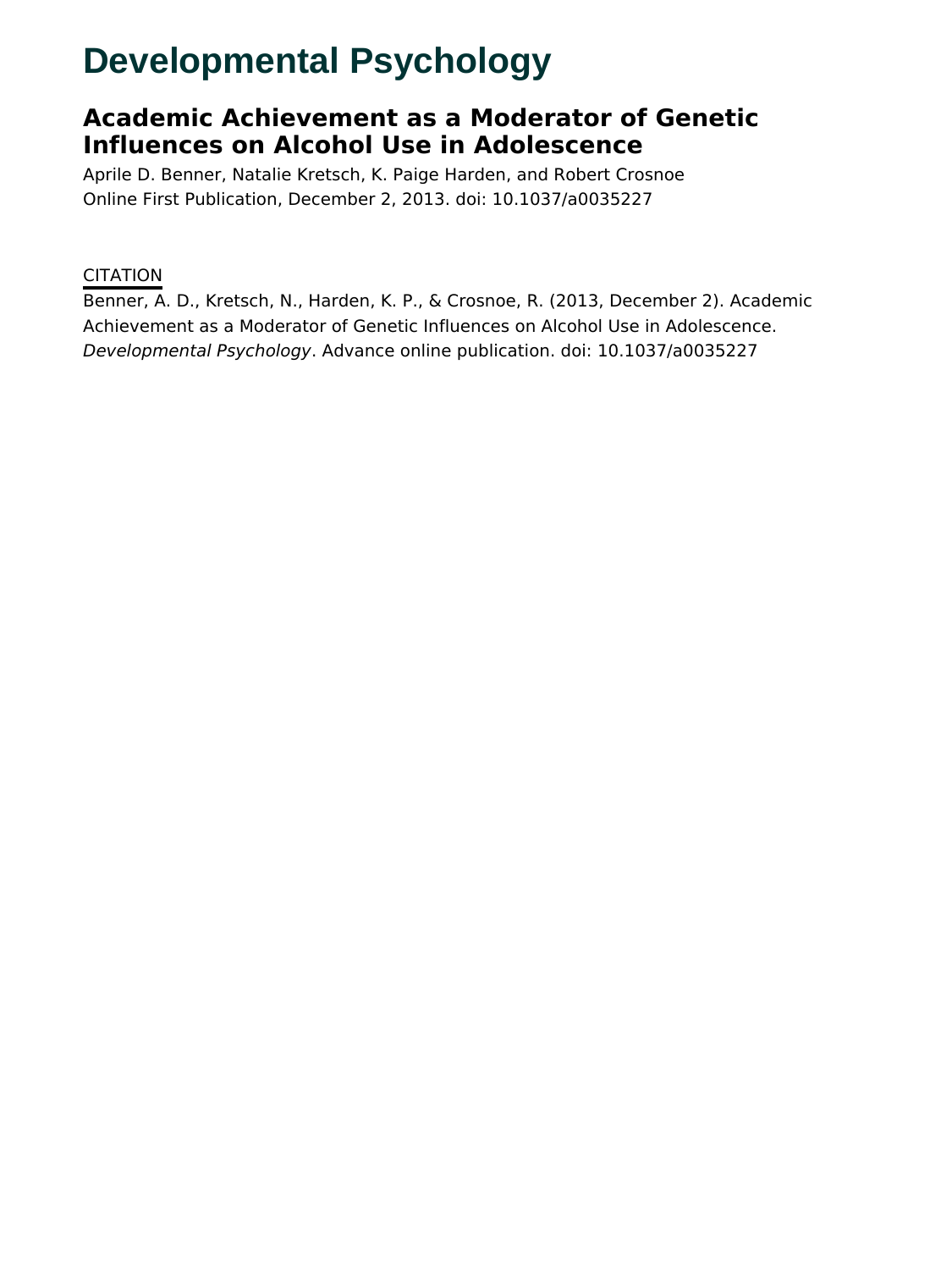# BRIEF REPORT

# Academic Achievement as a Moderator of Genetic Influences on Alcohol Use in Adolescence

Aprile D. Benner, Natalie Kretsch, K. Paige Harden, and Robert Crosnoe University of Texas at Austin

Prior research suggests a link between academic performance and alcohol use during adolescence, but the degree to which this association reflects actual protective effects continues to be debated. We investigated the role of genetic factors in the association between academic achievement and adolescent alcohol use and whether achievement might constrain the translation of genetic influences on drinking into actual behavior (a Gene  $\times$  Environment interaction). Analysis of twin data from Add Health ( $n = 399$ monozygotic and dizygotic twin pairs) revealed not only common genetic factors underlying the association between achievement and alcohol consumption but also evidence for a gene– environment interaction. Specifically, the protective effect of achievement operated by moderating heritability of alcohol use, which was particularly salient for adolescents at high genetic risk for alcohol use.

*Keywords:* alcohol use, academic achievement, genetics, adolescent development

By the end of high school, 70% of U.S. adolescents have consumed alcohol, and almost one quarter have engaged in binge drinking (Johnston, O'Malley, Bachman, & Schulenberg, 2012). Historic trends in this risky behavior have spurred a great deal of research that, in addition to documenting its many negative short- and long-term repercussions, has elucidated its etiology (Brown et al., 2008; Hawkins, Catalano, & Miller, 1992). In particular, the role of high school academic performance in drinking—academic struggle as a risk factor, academic success as a protective factor— has generated much attention (Crosnoe, 2006), revealing interesting developmental insights that need to be better understood.

In general, the evidence suggests that academic performance, primarily higher grades but also advanced coursework, school engagement, and educational expectations, is associated with lower levels of alcohol use (Bryant, Schulenberg, O'Malley, Bachman, & Johnston, 2003; Bryant & Zimmerman, 2002; Maggs,

Aprile D. Benner, Department of Human Development and Family Sciences, University of Texas at Austin; Natalie Kretsch and K. Paige Harden, Department of Psychology, University of Texas at Austin; Robert Crosnoe, Department of Sociology, University of Texas at Austin.

The authors acknowledge the support of National Institute on Drug Abuse Grant R03DA032018, awarded to Aprile D. Benner; National Institute on Alcohol Abuse and Alcoholism Grant R21AA020045-01, awarded to Robert Crosnoe; and National Institute of Child Health and Human Development Grant R24 HD42849, awarded to the Population Research Center, University of Texas at Austin. Opinions reflect those of the authors and not necessarily those of the granting agencies.

Correspondence concerning this article should be addressed to Aprile D. Benner, Department of Human Development and Family Sciences, University of Texas at Austin, 1 University Station Stop A2702, Austin, TX 78712. E-mail: abenner@prc.utexas.edu

Patrick, & Feinstein, 2008; Schulenberg, Bachman, O'Malley, & Johnston, 1994). Yet, the degree to which this association reflects actual protective effects continues to be debated. One issue is the potential for bidirectionality in this association, with drinking behavior affecting academic achievement (i.e., abstaining promoting academic progress over time; Crosnoe, Benner, & Schneider, 2012; Jeynes, 2002; King, Meehan, Trim, & Chassin, 2006; Staff, Patrick, Loken, & Maggs, 2008). Although this reverse pattern does happen, studies attempting to adjudicate between the two directions have clearly illustrated that the path from academic performance to substance use is stronger than the reverse (Bryant, Schulenberg, Bachman, O'Malley, & Johnston, 2000; Crosnoe, 2006). Another issue is the potential for unmeasured confounds to create the appearance of a link between academics and drinking even if the former does not influence the latter. Of particular concern are confounds related to heritable traits within families, given that both academic behavior and alcohol use have strong genetic components (Cleveland & Wiebe, 2003; Petrill & Wilkerson, 2000).

The purpose of this research brief was to provide a preliminary exploration of the role that heritable traits play in the association between academic performance and adolescent drinking. Is this association free of genetic influences, driven by shared genetic influences, or something more complex and interactive? Drawing on the twin sample in the National Longitudinal Study of Adolescent Health (Add Health), this exploration is intended to provide some context for interpreting the extant literature while also encouraging new work in an area that is both theoretically grounded and relevant to public health intervention.

# **Linking Academic Achievement to Alcohol Use**

Two classic theories of deviant behavior are often used to explain why adolescents' academic experiences might be related to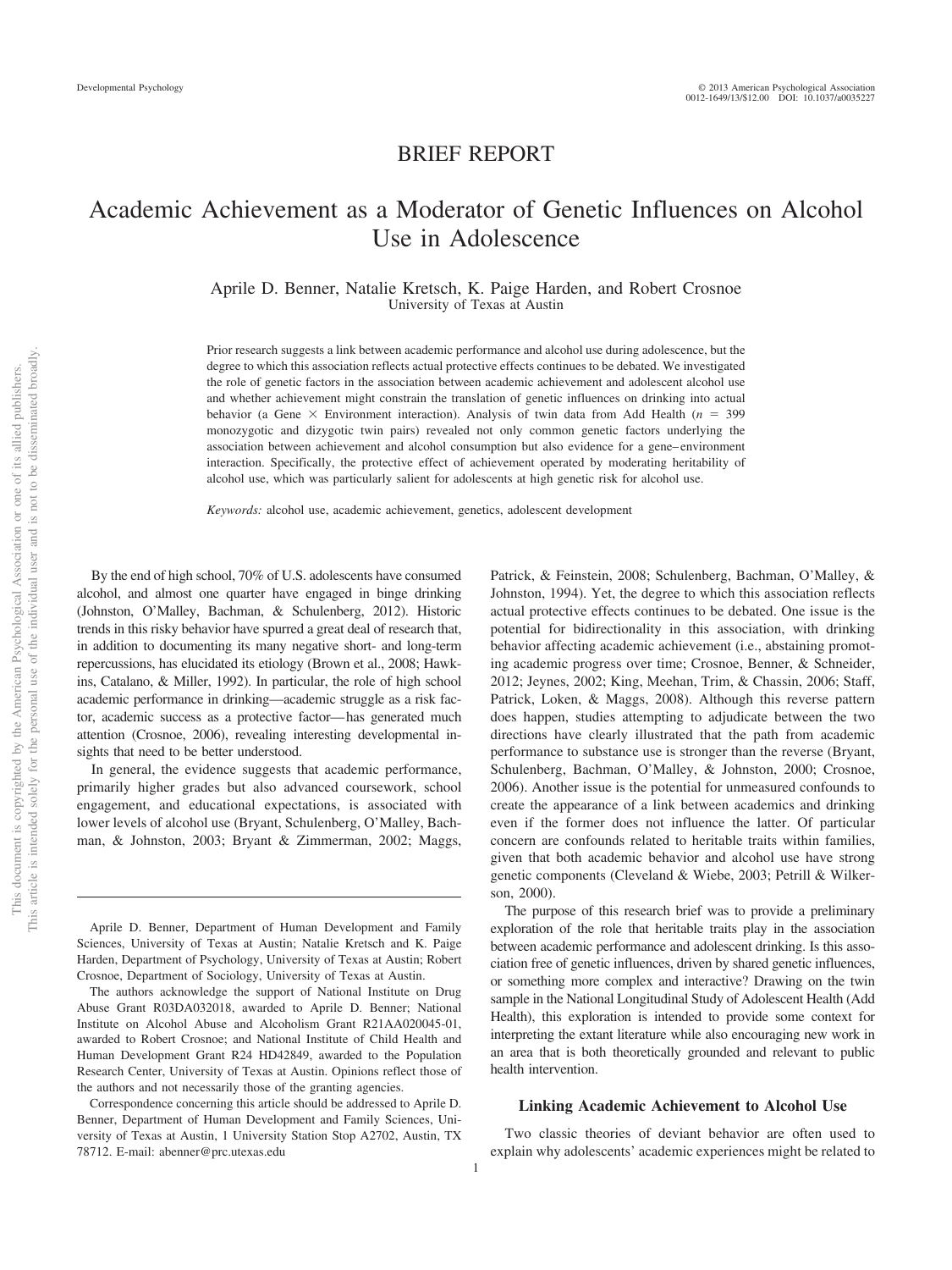their alcohol use. The first, social control, asserts that ties to conventional institutions reduce the propensity to engage in antisocial behavior (Hirschi, 1969). According to this theory, adolescents who do well academically develop a greater stake in school as a social institution and consequently have more to lose by engaging in behaviors, like drinking, that could jeopardize their standing in school. The second theory, differential association (Sutherland, 1947), views antisocial behavior as a product of social learning, where the ecological organization of adolescents' daily lives (e.g., neighborhoods, families, schools, peer groups) exposes them to different kinds of messages that support or discourage antisocial activities (Catalano, Oesterle, Fleming, & Hawkins, 2004). Given the curricular and organizational segregation of students in schools by academic performance as well as the strong academic homophily (i.e., attraction to similar others) among adolescents, academic achievement tends to select young people into peer settings with fewer positive messages about drinking and fewer opportunities to drink (Cleveland & Wiebe, 2003; Crosnoe & Riegle-Crumb, 2007).

Taken together, these theories (along with more psychological perspectives such as social learning theory; Bandura, 1977) suggest that doing well in school raises the stakes for drinking and limits opportunities to engage in this risky behavior. Yet, this interpretation only holds to the extent that the association between academic performance and adolescent drinking actually captures a protective effect. Over the years, research has lent more support to this protective effect by teasing out the bidirectionality in this association and by identifying and controlling for any number of confounds (Bryant et al., 2000; Crosnoe, 2006). We argue that exploring the genetic influences on both academic achievement and adolescent alcohol use and the possibility that these influences may be related to each other further advances the field.

#### **Focusing on Genetic Influences**

One possible role of heritable traits in the association between academic achievement and adolescent drinking is that shared genetic influences completely account for any observed link between the two and, therefore, that no protective effect actually exists. Previous behavioral genetic research has revealed overlapping genetic influences between phenotypes related to the ones we examine here, including nicotine use and educational attainment (McCaffery et al., 2008), academic mastery and alcohol dependence (Kiecolt, Aggen, & Kendler, 2013), and verbal ability and alcohol dependence (Latvala et al., 2009).

Another possibility— one more in line with developmental theory (e.g., systems perspectives; Lerner, 2006) and the theoretical underpinnings of this research—is that the potential for academic success to raise the stakes for drinking and decrease opportunities to drink might moderate adolescents' genetic propensities to drink. If so, then academic achievement would have the biggest protective effect on adolescents at greatest genetic risk for alcohol use. Without the constraints on behavior that academic success creates, adolescents genetically predisposed to alcohol use would follow through on this predisposition. In contrast, the academically related stakes and opportunities of drinking would make less difference to adolescents lacking strong genetic proclivities to drink, as they would be less likely to drink regardless of the potential ramifications of drinking or opportunities to drink.

In this study, therefore, we used twin data to disentangle genetic and environmental underpinnings of academic achievement, adolescent drinking, and the connection between the two, both reflecting and extending theoretical insights about social control and opportunity. After assessing the extent to which the association between academic achievement and drinking was accounted for by shared genetic influences, we explored whether academic achievement might constrain the translation of genetic influences on drinking into actual behavior, that is, a Gene  $\times$  Environment interaction in which heritable variation in drinking is reduced among high-achieving adolescents.

### **Method**

# **Data**

Add Health is a nationally representative longitudinal study of adolescents in the United States, with data collected across four waves between 1994 and 2008. It used a school-based sampling procedure, randomly selecting schools across strata defined by region, type, size, and racial composition. The In-School Survey was administered to all present students in the schools to create a sampling frame for the Wave I In-Home Interview  $(N = 20,744)$ . Three follow-up In-Home Interviews were completed. The In-Home Interview sampling deliberately targeted sibling pairs to allow for genetically informed analyses of adolescent behavior. Siblings of different genetic relatedness were identified in the initial In-School Survey and then recruited for the Wave I sample. The demographic composition of the Add Health sibling sample is comparable to the full sample (Jacobson & Rowe, 1999).

Given our interest in Gene  $\times$  Environment interactions, we used the Wave I sibling sample. First, we selected twins only to control for age differences between different kinds of sibling pairs in the sample. Twins were classified as monozygotic (MZ) or dizygotic (DZ) based on self-reported zygosity as well as responses to four questions assessing similarity of appearance and frequency of being mistaken for one's twin. These items have been validated with analysis of genetic markers (Harris, Halpern, Smolen, & Haberstick, 2006). Second, only high school students were selected, as academic curricula are more stratified and cumulative in high school (vs. middle school), and norms and opportunity structures are more supportive of alcohol use later in adolescence (Schulenberg & Maggs, 2002). These filters resulted in a sample of 399 twin pairs (in Grades 9 –11 in Wave I), with 798 adolescents total (*M* age = 16.45,  $SD = .93$ ). Our final sample included 163 MZ pairs (85 male, 78 female), 135 same-sex DZ pairs (71 male, 64 female), and 101 opposite-sex DZ pairs. The racial/ethnic composition was 54% White, 24% African American, 15% Latino, and 7% other races/ethnicities.

# **Measures**

For the independent variable, academic achievement, adolescents reported their most recent grades in English, math, history, and science ona1(*A*) to 4 (*D or lower*) scale. Grades were reverse coded  $(1 = D)$  or lower,  $4 = A$ ) and averaged to create an overall grade point average (GPA;  $M = 2.78$ ,  $SD = 0.77$ ). Transcript data were collected in Wave III, but, due to attrition between Waves I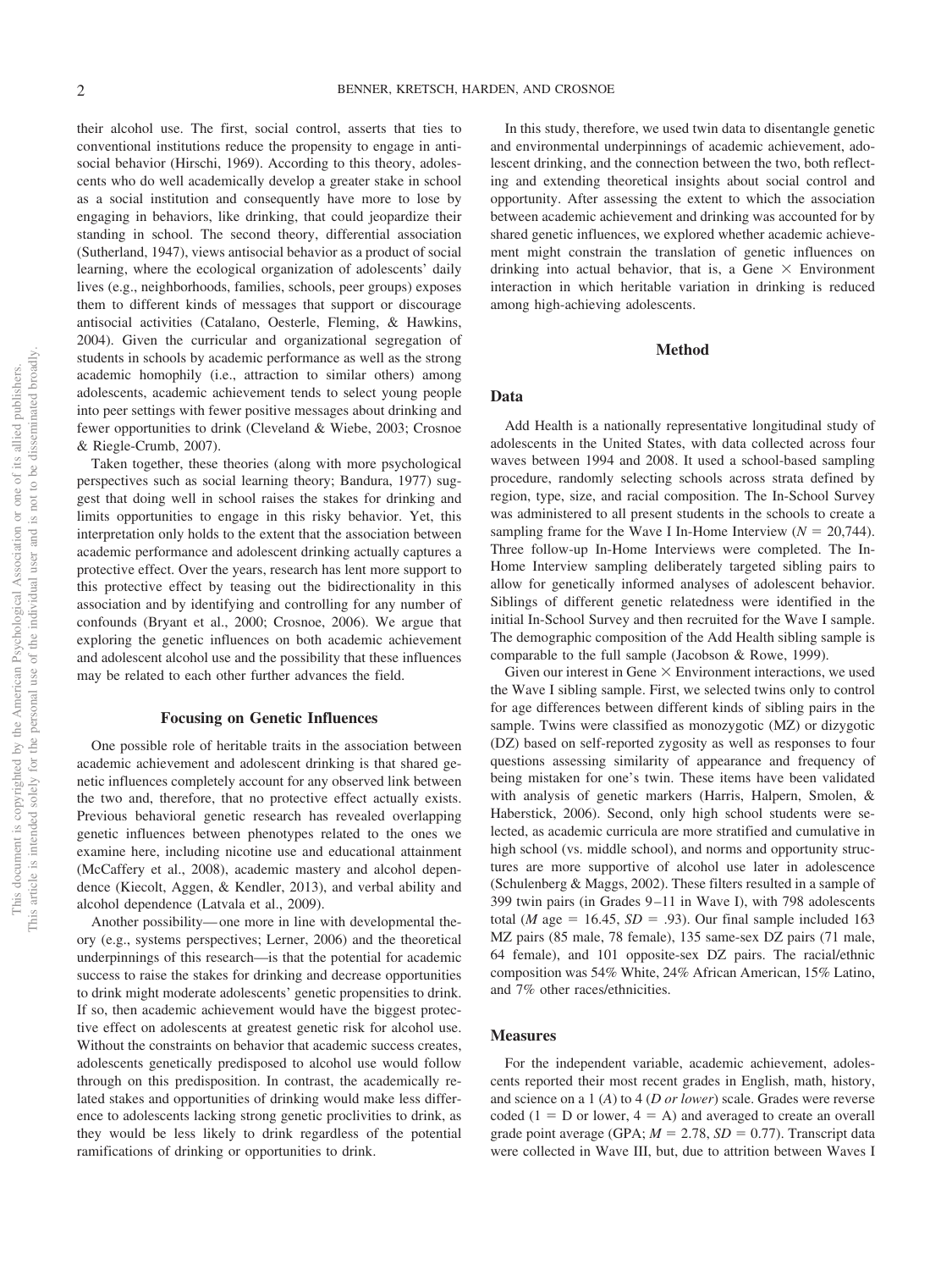and III, we did not use these data to measure achievement. Prior work with the full Add Health sample has revealed that adolescents' self-reported grades are highly correlated with grades from official school transcripts ( $r = .88$ ; see Langenkamp, 2009). For the dependent variable, alcohol use, we followed Add Health conventions (Johnson, 2004; Resnick et al., 1997) by using adolescents' self-report data on whether they had ever drunk alcohol and, if so, how often in the past month. Responses ranged from 0 (*none*; included abstainers) to 6 (*nearly everyday*).

## **Analysis Plan**

To begin, we examined phenotypic associations between alcohol use and academic achievement using group comparisons. Mixed-effects models accounted for twins clustered in pairs. Individuals with GPAs of 3.0 or higher were classified as high achievers. We compared alcohol use among high versus lower achievers and the GPAs of abstainers (those who reported no alcohol use) with nonabstainers. In addition, we examined GPA and alcohol use stratified by gender, race/ethnicity, and grade level.

Next, we conducted a series of structural equation models (SEMs) using twin data on GPA and alcohol use in Mplu*s* (Muthén & Muthén, 1998 –2012). Full information maximum likelihood accounted for all missing item-level data. Model fit was assessed through root-mean-square error of approximation (RMSEA) and chi-square values (Steiger, 1990), and nested models were compared by differences in chi-square and log-likelihood values. Three sets of analyses were performed: (a) a bivariate twin model to estimate genetic and environmental associations between academic achievement and alcohol use, (b) a Gene  $\times$  Environment interaction model that tested whether academic achievement conditioned genetic influences on alcohol use, and (c) an alternative Gene  $\times$  Environment interaction model that tested whether alcohol use conditioned genetic influences on academic achievement.

The twin design (see Neale & Cardon, 1992) used in this study focused on sources of variation in a given phenotype. This model partitioned variance in each phenotype into three components: additive genetic effects (A), shared environmental effects (C; family-level environmental influences that make siblings more

A ) ( C ) ( E

C

similar than unrelated individuals), and nonshared environmental effects (E; environmental influences that make siblings different from each other, plus measurement error). Collectively, these components are often referred to as *ACE components*. On the basis of genetic theory, correlations between additive genetic effects were set to 1.0 for MZ twins and 0.5 for DZ twins. By definition, correlations between shared environmental effects were set to 1.0, and correlations between nonshared environmental effects were set to 0 for all twin pairs. Paths from the ACE components to the observed variables were estimated, and the ACE components were fixed to have a mean of 0 and a standard deviation of 1.

For the bivariate twin model, the regression path labeled bA in Figure 1 tests whether genes related to academic achievement also influenced alcohol use; that is, to what extent did the association between achievement and alcohol use reflect common genetic effects? The regression path bC tested whether family-level environmental influences on achievement also influenced alcohol use. Together, the bA and bC paths can be interpreted as a "betweentwin pair" effect of academic achievement; that is, did twin pairs who differed from other twin pairs in average achievement also differ in average alcohol use? The regression path labeled bE tested whether nonshared environmental influences on achievement also influenced alcohol use. This path can be interpreted as the "within-twin pair" effect of achievement on alcohol use; that is, did twins who differed in academic achievement also differ in their alcohol use? Because opposite-sex twins were included in the sample, all models regressed both phenotypes (achievement and alcohol use) on gender  $(1 = female, 0 = male)$ ; our selection of same-age, same-race twins effectively controlled for age and race.

Next, a Gene  $\times$  Environment interaction model tested whether academic achievement conditioned genetic influences on alcohol use (see Figure 2). That is, does achievement constrain youth from acting on genetic proclivities to drink? Here, we tested for moderation of genetic influences on alcohol use by achievement, net of genetic and environmental associations between achievement and alcohol use. We allowed all sources of variance in alcohol use to be moderated by achievement. This full moderation model, for one twin only, is shown in Figure 2.

A ) ( C ) ( E



*Figure 1.* Basic ACE model of academic achievement and alcohol use. A = additive genetic effects; C = shared environmental effects;  $E =$  nonshared environmental effects; GPA = grade point average.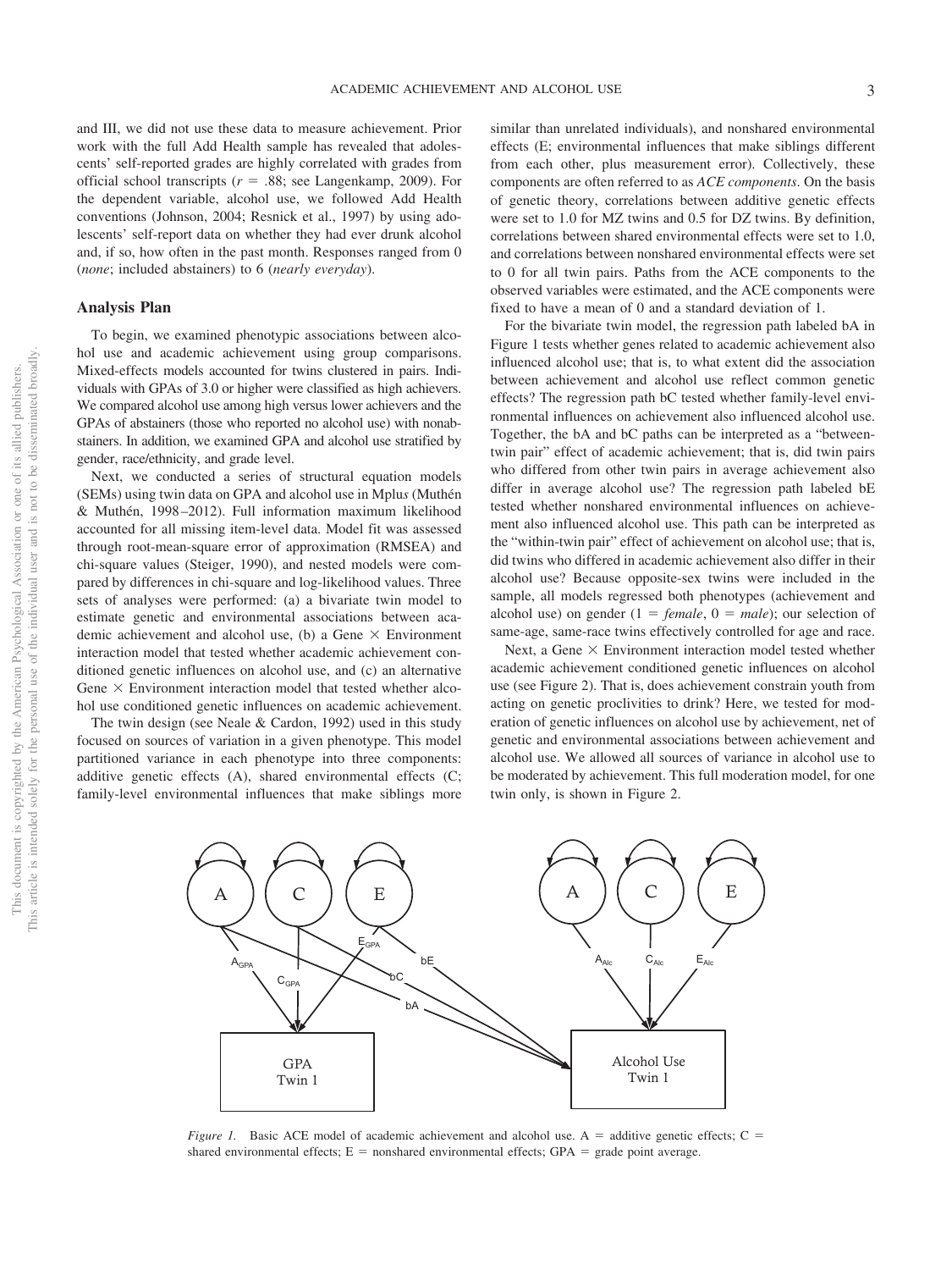

*Figure 2.* Interaction between academic achievement and genetic influences on alcohol use. A = additive genetic effects;  $C =$  shared environmental effects;  $E =$  nonshared environmental effects; GPA = grade point average.

A significant interaction term on the genetic variance in alcohol use, labeled apx, would indicate a Gene  $\times$  Environment (G  $\times$  E) interaction. Our hypothesis that genetic influences on alcohol use would decrease as academic achievement increased would be supported by a significant negative interaction. A significant positive interaction would indicate the opposite, that genetic influences on alcohol use were greater among high-achieving youth. Likewise, significant interaction terms on the C and E paths would suggest that achievement moderated shared and/or nonshared environmental influences on alcohol use. We also allowed the regression paths  $b_A$ ,  $b_C$ , and  $b_E$  to be moderated by alcohol use, as van der Sluis, Posthuma, and Dolan (2012) have shown that estimating interactions on the cross-paths between moderator and phenotype is necessary to avoid false-positive estimates of  $G \times E$ . Finally, as a means of exploring bidirectional associations between academic achievement and alcohol use, we estimated a second interaction model in which the ordering of our two variables was switched, with alcohol use modeled as the predictor and moderator and academic achievement modeled as the outcome.

The strengths and limitations of the twin method have been exhaustively described elsewhere, but we note a few assumptions here. The equal environmental assumption presumes that MZ twins are treated no more similarly than DZ twins. Several empirical studies have directly tested this assumption and found support for its validity (e.g., Kendler, Neale, Kessler, Heath, & Eaves, 1993) and have questioned its impact on heritability estimates (Conley & Rauscher, 2011). The twin model also assumes that there is random mating in the parent generation and that MZ twins share 100% of their inherited segregating genes. MZ twin differences in gene expression or acquired variation in DNA sequence (e.g., mutation, retrotransposition events), therefore, are not captured in the "A" factor of a twin model. It should be noted that alternative approaches, such as adoption studies (Bouchard & McGue, 1981) and genomewide complex trait analysis (Trzaskowski, Yang, Visscher, & Plomin, 2013), have revealed estimates of heritability that are consistent with twin studies. Furthermore, violations of assumptions may influence estimates of main genetic effects more than interaction effects (e.g., Loehlin, Harden, & Turkheimer, 2009).

## **Results**

Table 1 presents mean levels of alcohol use and GPA in the full sample and stratified by gender, race, grade level, level of achievement, and alcohol abstainer status. Results from a mixed-effects model accounting for twins clustered in pairs show that high achievers reported significantly less alcohol use than lower achievers. Likewise, abstainers reported significantly higher GPAs than nonabstainers. More frequent alcohol use was associated with being White and being older (11th vs. 9th or 10th grade). African American and Latino/a students and boys had lower GPAs than their White and female peers.

We then examined twin pair correlations for academic achievement and alcohol use (see Table 2). We simply describe the pattern of correlations here, as the role of sampling error (including

Table 1 *Descriptive Statistics for Key Study Variables*

|                  |            | Alcohol                   | <b>GPA</b>               |
|------------------|------------|---------------------------|--------------------------|
| Variable         | $n(\%)$    | M(SD)                     | M(SD)                    |
| Full sample      | 798        | 1.08(1.45)                | 2.78(.77)                |
| Females          | 385 (48.2) | 1.03(1.41)                | $2.91(.79)$ <sub>2</sub> |
| Males            | 413 (51.8) | 1.14(1.50)                | $2.67$ $(.73)_{h}$       |
| White            | 434 (54.4) | $1.21(1.48)$ <sub>2</sub> | $2.85(.78)_{a}$          |
| <b>Black</b>     | 190 (23.8) | $0.76(1.39)_{h}$          | $2.55(.70)_{h}$          |
| Hispanic         | 119 (14.9) | 1.20(1.52)                | $2.43$ $(.77)_{h}$       |
| Other            | 55(6.9)    | 0.50(0.89)                | $2.90(.75)_{a}$          |
| Higher achievers | 390 (49.7) | $0.90(1.33)$ <sub>2</sub> | $3.43(.36)$ <sub>2</sub> |
| Lower achievers  | 395 (50.3) | $1.23(1.53)_{h}$          | $2.15(.49)_{h}$          |
| Grade 9          | 298 (36.1) | $0.98(1.44)$ <sub>c</sub> | $2.67(.80)$ <sub>0</sub> |
| Grade 10         | 258 (32.6) | $0.95(1.44)$ <sub>2</sub> | $2.87(.73)_{h}$          |
| Grade 11         | 242 (31.3) | $1.35(1.48)_{h}$          | 2.82(.76)                |
| Abstainers       | 412(52.2)  | $0.00(0.00)$ <sub>2</sub> | $2.89(.76)_{\rm a}$      |
| Nonabstainers    | 377 (47.8) | $2.24(1.32)_{h}$          | $2.67$ $(.77)_{h}$       |
|                  |            |                           |                          |

*High achievement is defined as a GPA*  $\geq$  *3.0. Subscripts denote* significant differences between groups at  $p < .05$ . Groups with the same subscript or with no subscript are not significantly different.  $GPA = grade$ point average.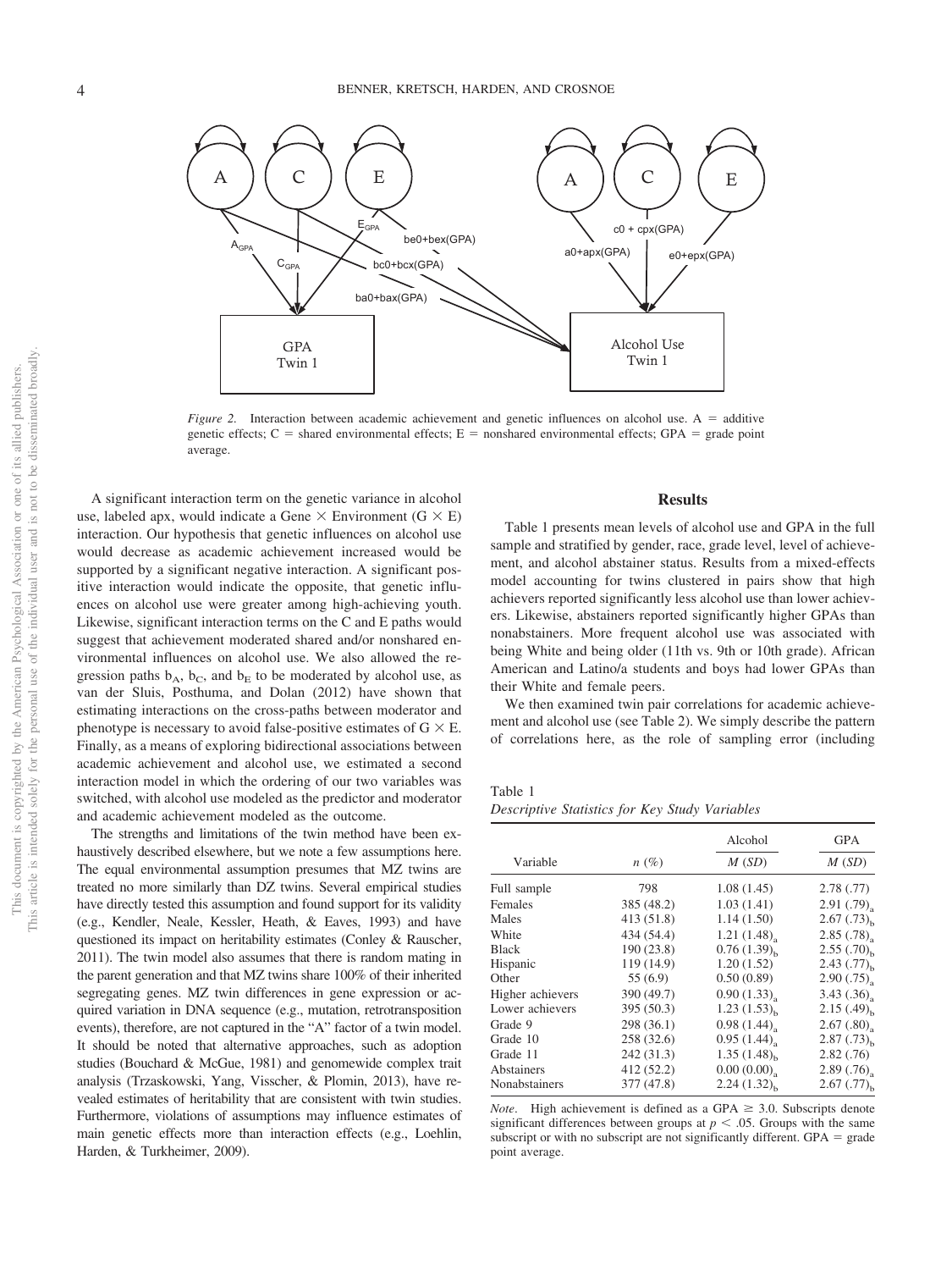relevant *p* values) is assessed in our subsequent, more rigorous SEMs. For alcohol use, the correlation for MZ twins  $(r = .53)$  was higher than that of all DZ twins  $(r = .30)$  or same-sex DZ twins  $(r = .28)$ . We found a similar pattern for academic achievement; differences between MZ and DZ correlations, however, were less pronounced. In examining cross-trait correlations, both within individuals (i.e., correlations between Twin 1's alcohol use and Twin 1's GPA) and across twin pairs (i.e., correlations between Twin 1's alcohol use and Twin 2's GPA), we found that the cross-twin cross-trait correlations were as high as within-person cross-trait correlations. Finally, the cross-trait cross-twin correlations in DZ twin pairs were comparable in magnitude to those correlations in MZ twin pairs, consistent with shared environmental influences that affect both phenotypes.

Results from the bivariate twin models are summarized in Table 3. The initial bivariate model had good fit,  $\chi^2(31) = 29.76$ ,  $p =$  $.53$ , RMSEA =  $.00$ . The variances of the ACE components in the bivariate model indicated that 59.8% of the variance in academic achievement was due to additive genetic influences, 15.6% was due to shared environmental influences, and 24.7% was due to nonshared environmental influences. Higher academic achievement was associated with lower alcohol use through a shared genetic pathway ( $bA = -.42$ ,  $p < .05$ ). Residual variance in alcohol use (unique of academic achievement) was due to nonshared environmental (47.3%) and additive genetic effects (38.7%), with minimal shared environmental influences (13.9%).

Although the cross-trait, cross-twin correlations suggested a shared environmental contribution to the association between alcohol use and academic achievement, none of the shared environmental parameters were significant in the full model. This finding may have occurred because the current sample size was underpowered to detect small shared environmental influences. Consequently, we fit a trimmed model that fixed shared environmental influences on academic achievement and alcohol use and the

shared environmental cross-path to zero. Results from this trimmed model are shown in Table 3. Again, academic achievement and alcohol use were associated through a shared genetic pathway ( $\beta A = -0.31$ ,  $p < 0.01$ ). This "AE" model did not fit the data significantly worse than the original model ( $\Delta \chi^2 = 1.26$ ,  $\Delta df = 3$ ,  $p = .74$ ). In addition, we fit another trimmed model that fixed all genetic parameters to zero. This "CE" model (results not tabulated) did in fact fit significantly worse,  $\chi^2(34) = 42.73$ ,  $\Delta \chi^2 = 12.97$ ,  $\Delta df = 3$ ,  $p = .005$ . Thus, for the sake of parsimony, the "AE" model was carried forward for our subsequent, more complicated models.

In the next step, we fit two interaction models to test whether academic achievement conditioned genetic influences on alcohol use. Results from the interaction models are summarized in Table 4. The first interaction model revealed a significant negative interaction between achievement and genetic influence on alcohol use (apx  $= -0.30, p \le 0.01$ ). This effect is illustrated in Figure 3. Additive genetic variation accounted for 59% of the variance in drinking among low-achieving adolescents but only 28% among high-achieving adolescents.

A second interaction model was tested, in which alcohol use was the predictor and moderator and achievement was the outcome. In this model, none of the interaction terms on the ACE components of academic achievement were significant, indicating that alcohol use did not moderate genetic or environmental influences on achievement.

#### **Discussion**

In summary, we found a phenotypic association between higher academic achievement and lower alcohol use that was consistent with previous research. An examination of cross-twin, cross-trait correlations suggested that unmeasured family-level factors account for the association between achievement and alcohol use.

# Table 2

*Sibling Pair Correlations for Alcohol Use and Grade Point Average*

| Variable                      |                | MZ twins       | DZ twins       |                |                |
|-------------------------------|----------------|----------------|----------------|----------------|----------------|
|                               | Full sample    |                | All DZ twins   | Same-sex       | Opposite-sex   |
| Alcohol Twin 1/Alcohol Twin 2 | $.40***$       | $.53***$       | $.30***$       | $.28***$       | $.35***$       |
|                               | $(n = 393)$    | $(n = 162)$    | $(n = 231)$    | $(n = 133)$    | $(n = 98)$     |
|                               | [.31, .48]     | [.40, .63]     | [.17, .41]     | [.11, .43]     | [.16, .51]     |
| GPA Twin 1/GPA Twin 2         | $.54***$       | $.63***$       | $.48***$       | $.56***$       | $.38***$       |
|                               | $(n = 389)$    | $(n = 160)$    | $(n = 229)$    | $(n = 132)$    | $(n = 97)$     |
|                               | [.47, .61]     | [.52, .17]     | [.38, .58]     | [.43, .67]     | [.19, .53]     |
| Alcohol Twin 1/GPA Twin 2     | $-.15***$      | $-.14$         | $-.16*$        | $-.08$         | $-.25^*$       |
|                               | $(n = 392)$    | $(n = 160)$    | $(n = 232)$    | $(n = 133)$    | $(n = 99)$     |
|                               | $[-.25, -.05]$ | $[-.29, .01]$  | $[-.28, -.03]$ | $[-.24, .10]$  | $[-.42, -.05]$ |
| Alcohol Twin 2/GPA Twin 1     | $-.15***$      | $-.12$         | $-.17***$      | $-.26***$      | $-.01$         |
|                               | $(n = 387)$    | $(n = 162)$    | $(n = 225)$    | $(n = 131)$    | $(n = 94)$     |
|                               | $[-.25, -.05]$ | $[-.27, .03]$  | $[-.30, -.04]$ | $[-.41, -.09]$ | $[-.21, .19]$  |
| Alcohol Twin 1/GPA Twin 1     | $-.16***$      | $-.16^*$       | $-.17*$        | $-.14$         | $-.20$         |
|                               | $(n = 389)$    | $(n = 162)$    | $(n = 227)$    | $(n = 131)$    | $(n = 96)$     |
|                               | $[-.26, -.06]$ | $[-.30, 0.00]$ | $[-.29, -.04]$ | $[-.31, .03]$  | [.38, 0.00]    |
| Alcohol Twin 2/GPA Twin 2     | $-.15***$      | $-.09$         | $-.19*$        | $-.20^*$       | $-.18$         |
|                               | $(n = 390)$    | $(n = 160)$    | $(n = 230)$    | $(n = 133)$    | $(n = 97)$     |
|                               | $[-.24, -.05]$ | $[-.24, .06]$  | $[-.31, -.06]$ | $[-.36, -.03]$ | [.36, .03]     |

*Note*. MZ = monozygotic; DZ = dizygotic; GPA = grade point average. Numbers of complete pairs are shown in parentheses. 95% confidence intervals are shown in brackets.

 $p < .05.$  \*\*  $p < .01.$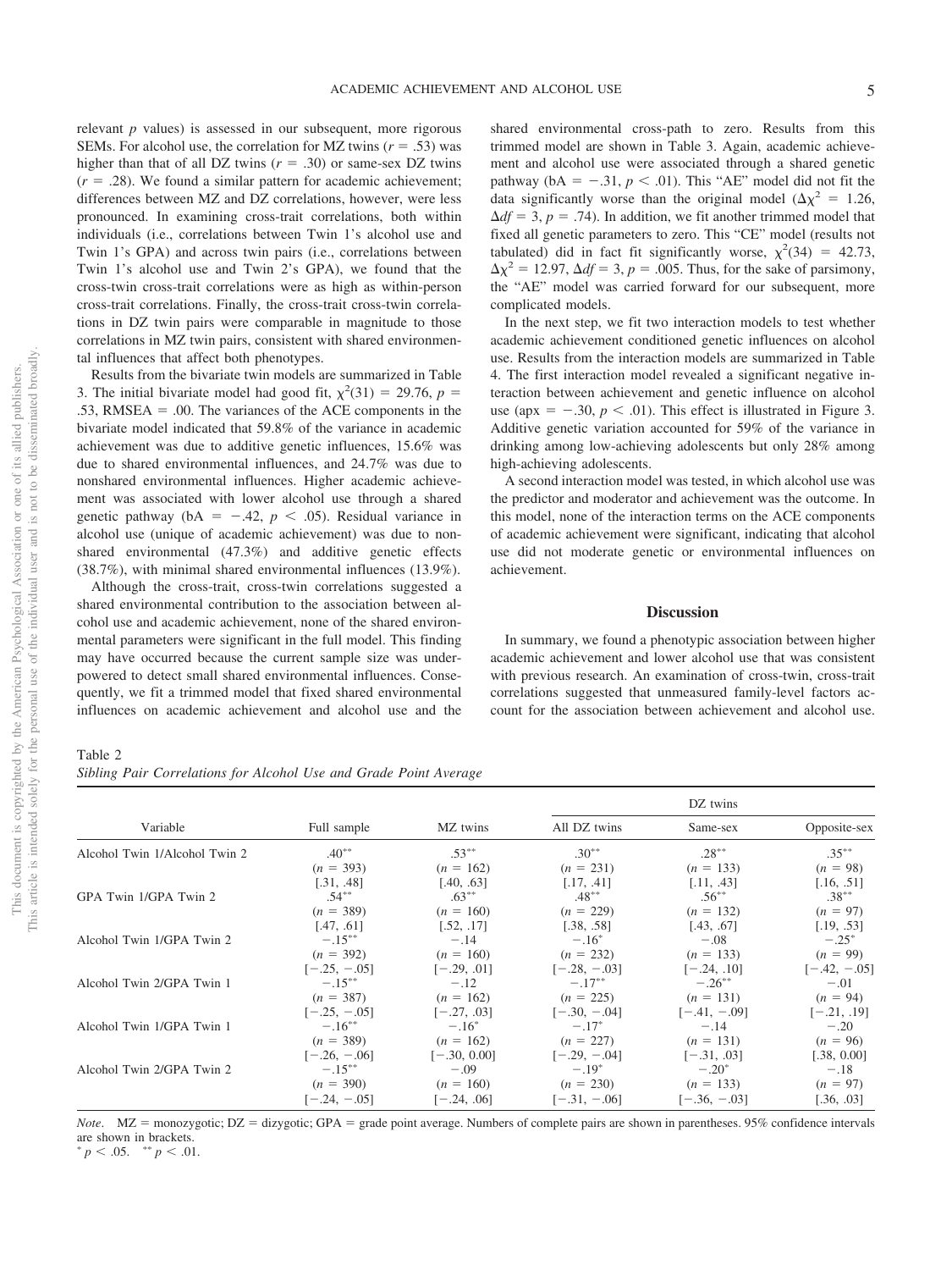Table 3

*Unstandardized Parameter Estimates From Bivariate Models of Academic Achievement and Alcohol Use (N* - *399 Twin Pairs)*

| Variable                                                                                                           | Full ACE model                                                                                                        |                                                                                   | Trimmed AE model                                                            |                                                                |  |
|--------------------------------------------------------------------------------------------------------------------|-----------------------------------------------------------------------------------------------------------------------|-----------------------------------------------------------------------------------|-----------------------------------------------------------------------------|----------------------------------------------------------------|--|
| Model fit indices<br>$\chi^2$ (df, p)<br><b>RMSEA</b>                                                              | 29.76 (31, .53)<br>.00.                                                                                               |                                                                                   | 31.02 (34, .61)<br>.00                                                      |                                                                |  |
|                                                                                                                    | Unstandardized                                                                                                        | Standardized                                                                      | Unstandardized                                                              | Standardized                                                   |  |
| Variance in GPA<br>$A_{\rm GPA}$<br>$C_{GPA}$<br>$E_{\rm GPA}$<br>Regression parameters<br>Genetic path (bA)       | $.82^{\circ}$ [.68, .96]<br>$.21$ [ $-.30, .72$ ]<br>$.34$ <sup>*</sup> [.29, .39]<br>$-.42^{\circ}$ [ $-.78, -.06$ ] | $h^2 = 59.8\%$<br>$c^2 = 15.6\%$<br>$e^2 = 24.65\%$<br>$\beta = -.29[-.53, -.04]$ | $.85^*$ [.78, .91]<br>$.34^{\circ}$ [.29, .38]<br>$-.31$ * [ $-.46, -.16$ ] | $h^2 = 71.6\%$<br>$e^2 = 28.4\%$<br>$\beta = -.21[-.31, -.11]$ |  |
| Shared environmental path (bC)<br>Nonshared environmental path (bE)<br>Variance in alcohol use<br>$A_{\text{Alc}}$ | $.35$ [-1.33, 2.03]<br>$.06$ [ $-.14, .25$ ]<br>$.83^{\circ}$ [.42, 1.24]                                             | $\beta = .24[-.91, 1.39]$<br>$\beta = .04$ [-.10, .17]<br>$h^2 = 38.7\%$          | $.04$ [ $-.15, .22$ ]<br>$1.00^*$ [.88, 1.13]                               | $\beta = .03$ [-.10, .15]<br>$h^2 = 50.1\%$                    |  |
| $C_{Alc}$<br>$\rm E_{Alc}$                                                                                         | $.30[-1.97, 2.56]$<br>$1.02^*$ [.91, 1.12]                                                                            | $c^2 = 13.9\%$<br>$e^2 = 47.3\%$                                                  | $1.00^*$ [.91, 1.10]                                                        | $e^2 = 49.9\%$                                                 |  |

*Note*. A = additive genetic effects; C = shared environmental effects; E = nonshared environmental effects; RMSEA = root-mean-square error of approximation; GPA = grade point average.  $95\%$  confidence intervals are shown in brackets.  $\dot{p}$   $< .05$ .

Subsequent bivariate twin models indicated that these family-level factors were genetic; that is, the same genetic factors that promoted achievement also appeared to deter drinking. Moreover, we found evidence for a  $G \times E$  interaction, with genetic influence on alcohol use suppressed among higher achieving adolescents.

The context for these findings is the growing body of research highlighting that more academically successful adolescents are less likely to drink, research that has generated theoretical discussions of risk and protection and school-based intervention and prevention efforts targeting public health concerns. Yet, there remain questions about the nature of the underlying link between achievement and alcohol use. Investigations using advanced methods to account for both directionality and other confounds has documented the achievement-to-substance use association (Bryant et al., 2000; Crosnoe, 2006), and our findings provide further evidence of the pathway from achievement to drinking using a genetically informed approach. The research reported here suggests that, although the association between achievement and drinking is largely due to shared genetic influences, a protective effect is also in play, albeit one that emerges for only those with the highest propensity to drink. That is, for adolescents who have stronger genetic predispositions to engage in alcohol use, high achievement protects them from actually acting on this predisposition.

The protective effect that we observed— essentially, environment-constraining genetics—is theoretically meaningful. By showing exactly where the balance of academic stakes and behavioral opportunities is strongest, our work informs both social control and differential association theories as well as other perspectives (e.g., social learning theory) relevant to the social etiology of substance use. Moreover, these findings align with behavioral genetic research showing that genetic influences on substance

Table 4

*Unstandardized Parameter Estimates From Interaction Models of Academic Achievement and Alcohol Use (N* - *399 Twin Pairs)*

|                                                            | Achievement $\rightarrow$ Alcohol use |                | Alcohol use $\rightarrow$ Achievement |                     |
|------------------------------------------------------------|---------------------------------------|----------------|---------------------------------------|---------------------|
| Variable                                                   | Estimate                              | [95% CI]       | Estimate                              | $[95\% \text{ CI}]$ |
| Genetic and environmental paths from predictor to outcome  |                                       |                |                                       |                     |
| Main effect of genes (ba0)                                 | $-.41(.09)^*$                         | $[-.59, -.24]$ | $-.25(.09)^*$                         | $[-.42, -.08]$      |
| Gene $\times$ Predictor interaction (bax)                  | $-.06(.09)$                           | $[-.24, .12]$  | .01(.08)                              | $[-.14, .16]$       |
| Main effect of nonshared environment (be0)                 | .05(0.10)                             | $[-.14, .24]$  | .04(.05)                              | $[-.06, .13]$       |
| Nonshared Environment $\times$ Predictor interaction (bex) | $-.06(.13)$                           | $[-.32, .20]$  | $-.02(.06)$                           | $[-.13, .09]$       |
| Residual genetic and environmental influences on outcome   |                                       |                |                                       |                     |
| Main effect of genes (a0)                                  | $.92$ $(.09)^*$                       | [.75, 1.09]    | $.81(.04)^*$                          | [.73, .89]          |
| Gene $\times$ Predictor interaction (apx)                  | $-.30(.10)*$                          | $[-.49, -.11]$ | $-.02(.04)$                           | $[-.09, .05]$       |
| Main effect of nonshared environment (e0)                  | $1.00(.06)^*$                         | [.87, 1.12]    | $.33(.03)^*$                          | [.28, .38]          |
| Nonshared Environment $\times$ Predictor interaction (epx) | $-.11(.07)$                           | $[-.25, .04]$  | .02(0.03)                             | $[-.05, .08]$       |

*Note*. Achievement is the predictor in the first column and outcome in the second. The residual genetic and environmental influences on the outcomes in the lower portion of the table are unique of the predictors. For moderation analyses, achievement was centered at the grand mean of the sample, 2.71 (on a 4.0 scale). CI = confidence interval.<br>  $\binom{p}{k}$  < .05.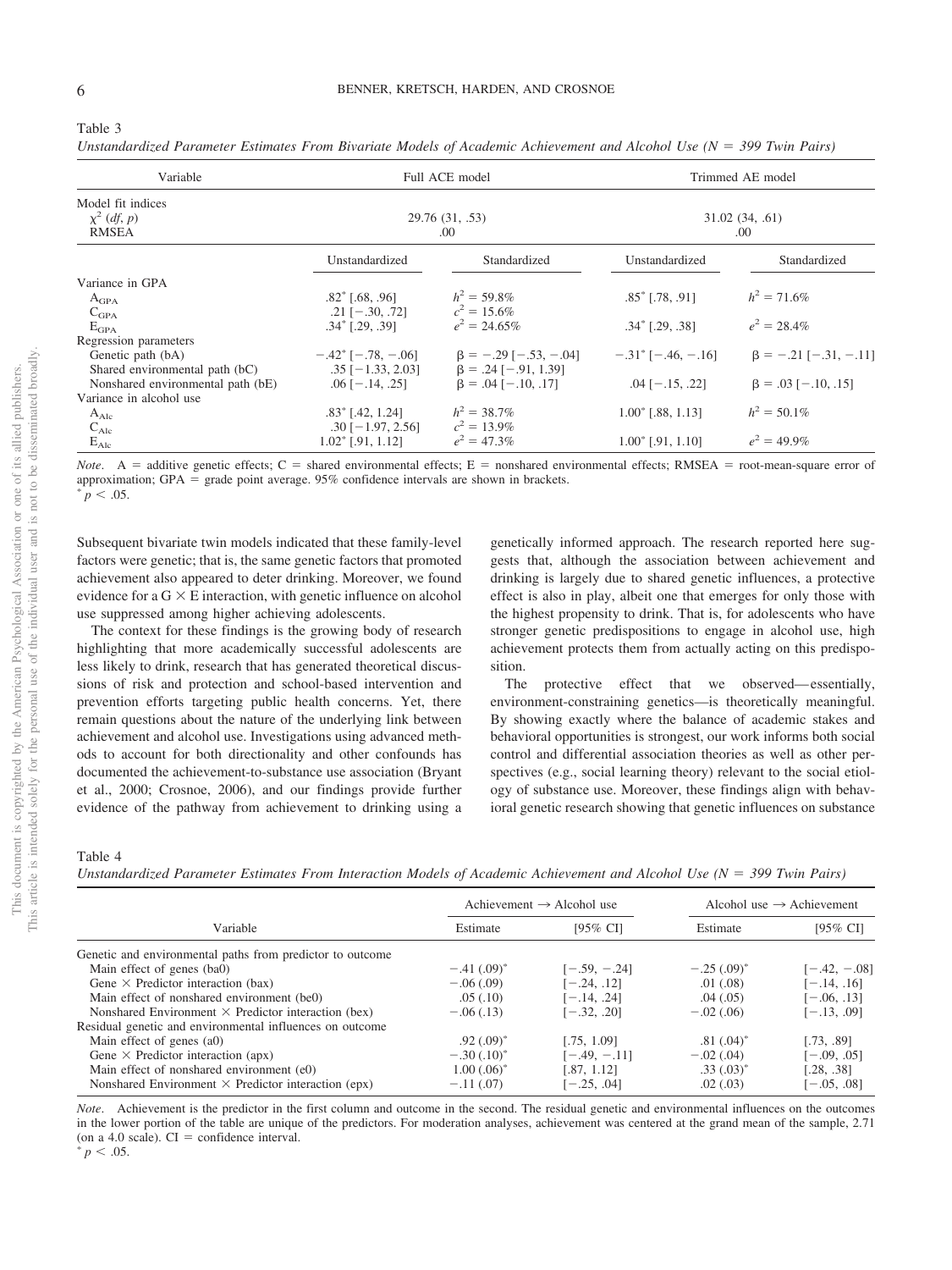



*Figure 3.* Proportion of variance in alcohol use due to additive genetics  $(h<sup>2</sup>)$  and nonshared environmental (Envt.) influences  $(e<sup>2</sup>)$  by achievement level. Results based on model parameters summarized in Table 3. GPA = grade point average.

use are suppressed in environments that impose high social control (see Kendler et al., 2012). For example, genetic influence on substance use declines in the presence of high-parental monitoring (Dick et al., 2007), religious upbringing (Koopmans, Slutske, van Baal, & Boomsma, 1999), and positive marital relationships (Dick et al., 2006). Such environments limit opportunities for substance use and impose social norms and expectations that are incompatible with heavy use. Our results suggest that the environmental context of high achievement operates similarly. The high stakes tied to academic achievement in combination with more limited opportunities to drink associated with achievement seem to be particularly relevant for adolescents at greatest risk to engage in alcohol use. How this protective effect plays out (i.e., stronger for those most at risk) is in line with developmental theory that suggests the transactions among systems internal and external to the adolescent are inextricably linked (e.g., systems theory; Lerner, 2006). Those transactions between what is going on inside the bodies of adolescents and what is going on in the settings of their lives are difficult to study directly, but figuring out how they work is essential to testing and refining theory.

Beyond its implication for theory, this study also has relevance for policy and practice. Our findings suggest that promoting achievement may be one promising method of intervention and prevention for youth predisposed to drink. Given prior research highlighting the academic benefits of school bonding, extracurricular activities, and other school engagement processes (Anderman, 2002; Fredricks & Eccles, 2006; Furlong et al., 2003), the findings reported here suggest that these activities might also limit at-risk adolescents' likelihood of engaging in risky behaviors. The likely benefits of interventions targeting achievement rather than substance use are further bolstered by the fact that our tests of directionality revealed that the  $G \times E$  interaction extended in only one direction. Alcohol use and achievement were not more

strongly associated among youth with stronger genetic propensities to achieve, echoing prior work favoring the achievement-tosubstance use pathway moreso than the alternative substance-useto-achievement pathway (Bryant et al., 2000; Crosnoe, 2006). We believe that further work replicating the findings reported here using larger, longitudinal samples will strengthen the call for such academically targeted, dual-purpose intervention and prevention efforts.

Although consistent with both social control and differential association theories, the mechanisms underlying the observed protective effect of academic achievement on drinking remain unclear, and elucidating these mechanisms is critical for intervention efforts. Importantly, academic achievement was not randomly assigned; as an individual-differences variable in an observational study, academic achievement is a proxy for the array of contextual (e.g., peer groups, time use, parental engagement) and intrapersonal (e.g., impulsivity, conscientiousness, cognitive ability) variables that differ between high-achieving and low-achieving adolescents. It remains to be determined which of the features of academic achievement are the most potent constraints on genetic predispositions toward drinking. Prior research has revealed both academic stakes and behavioral opportunity structures play key roles in adolescents' engagement in risky behaviors (Crosnoe, 2006; Matsueda, 1982) and that the effects of externalizing and internalizing behaviors on alcohol initiation are generally indirect (Geels, Vink, van Beijsterveldt, Bartels, & Boomsma, 2013). Future research should address this potential limitation by thoughtfully integrating both stakes and opportunities as mechanisms into models to identify the most potent processes by which high achievement may limit adolescents' alcohol use. Genetically informed mediational models provide a promising avenue, as they enable researchers to integrate path analyses with decompositions into genetically and environmentally mediated effects (see, e.g., Tucker-Drob & Harden, 2012).

Our sample size  $(n \leq 400 \text{ pairs})$  may have been underpowered to detect shared environmental effects (Hanscombe et al., 2012). The magnitudes of the raw cross-twin cross-trait correlations in MZ and DZ twins suggest that there may be shared environmental contributions to the association between alcohol use and achievement that could not be differentiated in our study. A key strength of Add Health, relative to many other U.S. and European twin samples, is its economic and racial/ethnic diversity. Still, by the standards of behavioral genetics, it contains a small number of twins. Large twin samples that represent population diversity and have sufficient power for sophisticated analyses of gene– environment interplay remain a lacuna in developmental research. Despite this limitation, the key goal of this study was not to decompose the main effect of academic achievement into genetic and shared environmental effects but rather to assess the interaction between achievement and unique genetic influences on alcohol use.

This line of work also should be extended to later periods of development. We specifically targeted middle adolescence, as it is a time when substance use is likely to be initiated and when academic factors can delay the initiation and frequency of substance use (Johnston et al., 2012). Yet, whether achievement serves a similar protective factor later in the developmental life course, such as in late adolescence or young adulthood, is unknown. Prior research shows that the association between aca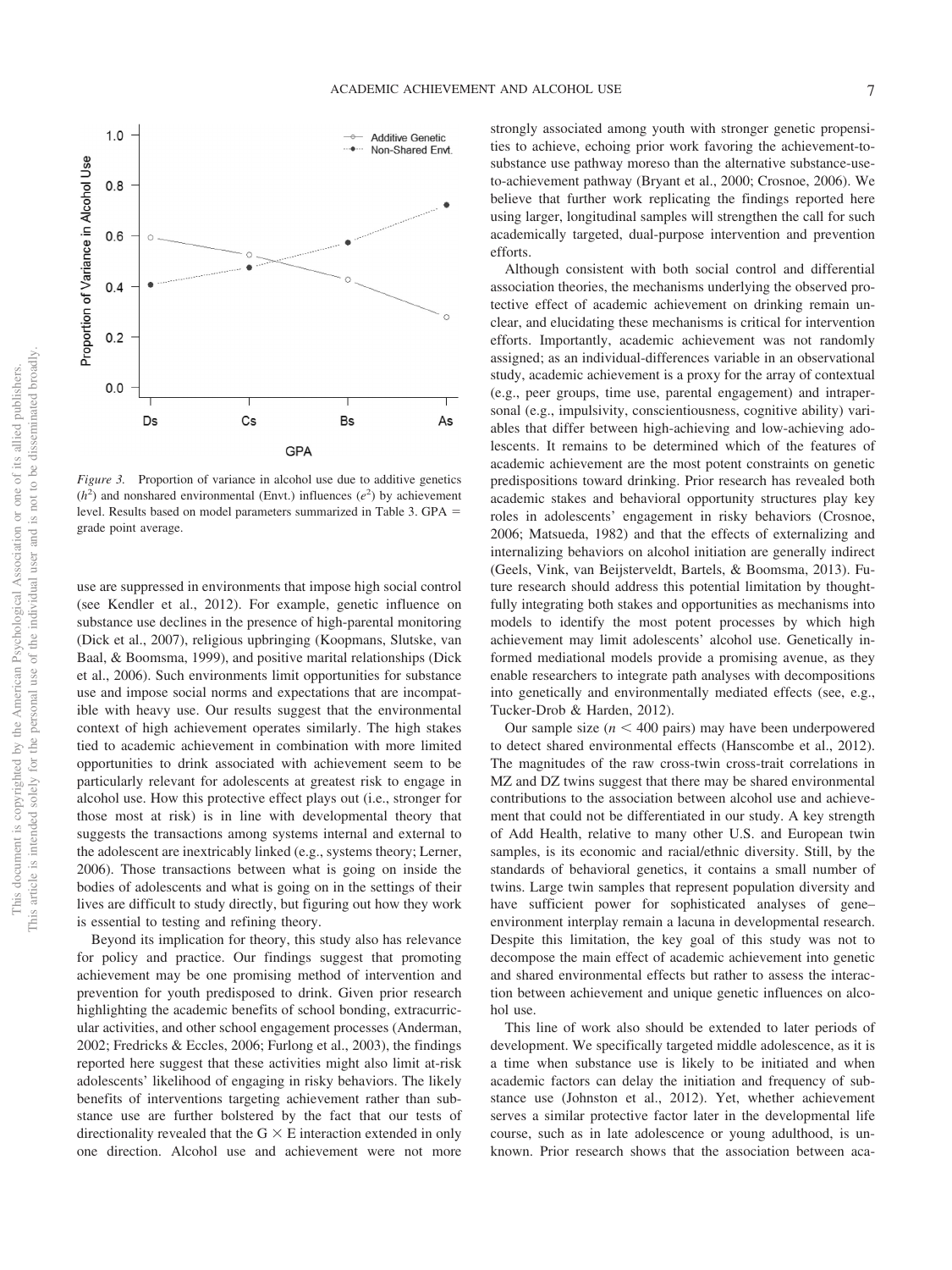demic achievement and alcohol use actually switches direction, such that higher achievement is associated with lower levels of substance use in adolescence but with higher rates of substance use in young adulthood (Crosnoe & Riegle-Crumb, 2007; Maggs et al., 2008). Furthermore, evidence suggests that genetic influences play an increasingly strong role in alcohol use and abuse from adolescence into young adulthood (Dick, 2011). Taken together, this emerging body of work suggests that the protective effects of achievement may be time limited, but further empirical studies are needed to directly examine the validity of this hypothesis. Longitudinal designs with genetically informed data offer a promising avenue for exploring the persistence of protective effects across adolescence and early adulthood.

Adolescents are initiating alcohol use at an earlier age and are engaging in more drinking behaviors than they did two decades ago (Geels et al., 2012). Such behaviors are a public health concern given the plethora of research that highlights the negative effects of drinking across the life course (Krohn, Lizotte, & Perez, 1997; Oesterle et al., 2004). In the current study, we explored drinking behaviors at a critical developmental period and elucidated an important protective factor that mitigated alcohol use in those with genetic predispositions for drinking. Such work is in line with the call to examine positive youth development and protective (rather than risk) factors in development (Lerner et al., 2013). By identifying the genetic components that link achievement to alcohol use and determining who benefits most from academic success, we hope that this study will stimulate the additional research needed to more effectively inform policy and practice in developmentally appropriate ways.

#### **References**

- Anderman, E. M. (2002). School effects on psychological outcomes during adolescence. *Journal of Educational Psychology, 94,* 795– 809. doi: 10.1037/0022-0663.94.4.795
- Bandura, A. (1977). *Social learning theory*. Oxford, England: Prentice Hall.
- Bouchard, T. J., & McGue, M. (1981). Family studies of intelligence: A review. *Science, 212,* 1055–1059. doi:10.1126/science.7195071
- Brown, S. A., McGue, M., Maggs, J., Schulenberg, J., Hingson, R., Swartzwelder, S.,... Murphy, S. (2008). A developmental perspective on alcohol and youth age 16 to 10 years of age. *Pediatrics, 121*(Suppl. 4), S290 –S310. doi:10.1542/peds.2007-2243D
- Bryant, A. L., Schulenberg, J., Bachman, J. G., O'Malley, P. M., & Johnston, L. D. (2000). Understanding the links among school misbehavior, academic achievement, and cigarette use: A national panel study of adolescents. *Prevention Science, 1,* 71– 87. doi:10.1023/A: 1010038130788
- Bryant, A. L., Schulenberg, J. E., O'Malley, P. M., Bachman, J. G., & Johnston, L. D. (2003). How academic achievement, attitudes, and behaviors relate to the course of substance use during adolescence: A 6-year, multiwave national longitudinal study. *Journal of Research on Adolescence, 13,* 361–397. doi:10.1111/1532-7795.1303005
- Bryant, A. L., & Zimmerman, M. A. (2002). Examining the effects of academic beliefs and behaviors on changes in substance use among urban adolescents. *Journal of Educational Psychology*, 94, 621–637. doi:10.1037/0022-0663.94.3.621
- Catalano, R. F., Oesterle, S., Fleming, C. B., & Hawkins, J. D. (2004). The importance of bonding to school for healthy development: Findings from the Social Development Research Group. *Journal of School Health, 74,* 252–261. doi:10.1111/j.1746-1561.2004.tb08281.x
- Cleveland, H. H., & Wiebe, R. P. (2003). The moderation of adolescentto-peer similarity in tobacco and alcohol use by school levels of substance use. *Child Development, 74,* 279 –291. doi:10.1111/1467-8624 .00535
- Conley, D., & Rauscher, E. (2011). The equal environments assumption in the post-genomic age: Using misclassified twins to estimate bias in heritability models. *National Bureau of Economic Research* (Working Paper No. 16711), 1–27.
- Crosnoe, R. (2006). The connection between academic failure and adolescent drinking in secondary school. *Sociology of Education, 79,* 44 – 60. doi:10.1177/003804070607900103
- Crosnoe, R., Benner, A. D., & Schneider, B. (2012). Drinking, socioemotional functioning, and academic progress in secondary school. *Journal of Health and Social Behavior, 53,* 150 –164. doi:10.1177/ 0022146511433507
- Crosnoe, R., & Riegle-Crumb, C. (2007). A life course model of education and alcohol use. *Journal of Health and Social Behavior, 48,* 267–282. doi:10.1177/002214650704800305
- Dick, D. M. (2011). Developmental changes in genetic influences on alcohol use and dependence. *Child Development Perspectives, 5,* 223– 230. doi:10.1111/j.1750-8606.2011.00207.x
- Dick, D. M., Agrawal, A., Schuckit, M. A., Bierut, L., Hinrichs, A., Fox, L., . . . Begleiter, H. (2006). Marital status, alcohol dependence, and GABRA2: Evidence for gene-environment correlation and interaction. *Journal of Studies on Alcohol, 67,* 185–194.
- Dick, D. M., Viken, R., Purcell, S., Kaprio, J., Pulkkinen, L., & Rose, R. J. (2007). Parental monitoring moderates the importance of genetic and environmental influences on adolescent smoking. *Journal of Abnormal Psychology, 116,* 213–218. doi:10.1037/0021-843X.116.1.213
- Fredricks, J. A., & Eccles, J. S. (2006). Is extracurricular participation associated with beneficial outcomes? Concurrent and longitudinal relations. *Developmental Psychology, 42,* 698 –713. doi:10.1037/0012-1649 .42.4.698
- Furlong, M. J., Whipple, A. D., St. Jean, G., Simental, J., Soliz, A., & Punthuna, S. (2003). Multiple contexts of school engagement: Moving toward a unifying framework for educational research and practice. *The California School Psychologist, 8,* 99 –113.
- Geels, L. M., Bartels, M., van Beijsterveldt, T. C. E. M., Willemsen, G., van der Aa, N., Boomsma, D. I., & Vink, J. M. (2012). Trends in adolescent alcohol use: Effects of age, sex, and cohort on prevalence and heritability. *Addiction, 107,* 518 –527. doi:10.1111/j.1360-0443.2011 .03612.x
- Geels, L. M., Vink, J. M., van Beijsterveldt, T. C. E. M., Bartels, M., & Boomsma, D. I. (2013). Developmental prediction model for early alcohol initiation in Dutch adolescents. *Journal of Studies in Alcohol and Drugs, 74,* 59 –70.
- Hanscombe, K. B., Trzaskowski, M., Haworth, C. M., Davis, O. S., Dale, P. S., & Plomin, R. (2012). Socioeconomic status (SES) and children's intelligence (IQ): In a UK-representative sample SES moderates the environmental, not genetic, effect on IQ. *PloS ONE, 7,* e30320. doi: 10.1371/journal.pone.0030320
- Harris, K. M., Halpern, C. T., Smolen, A., & Haberstick, B. C. (2006). The National Longitudinal Study of Adolescent Health (Add Health) twin data. *Twin Research and Human Genetics, 9,* 988 –997. doi:10.1375/ twin.9.6.988
- Hawkins, J. D., Catalano, R. F., & Miller, J. Y. (1992). Risk and protective factors for alcohol and other drug problems in adolescence and early adulthood: Implications for substance use prevention. *Psychological Bulletin, 112,* 64 –105. doi:10.1037/0033-2909.112.1.64
- Hirschi, T. (1969). *Causes of delinquency*. Berkeley: University of California Press.
- Jacobson, K. C., & Rowe, D. C. (1999). Genetic and environmental influences on the relationships between family connectedness, school